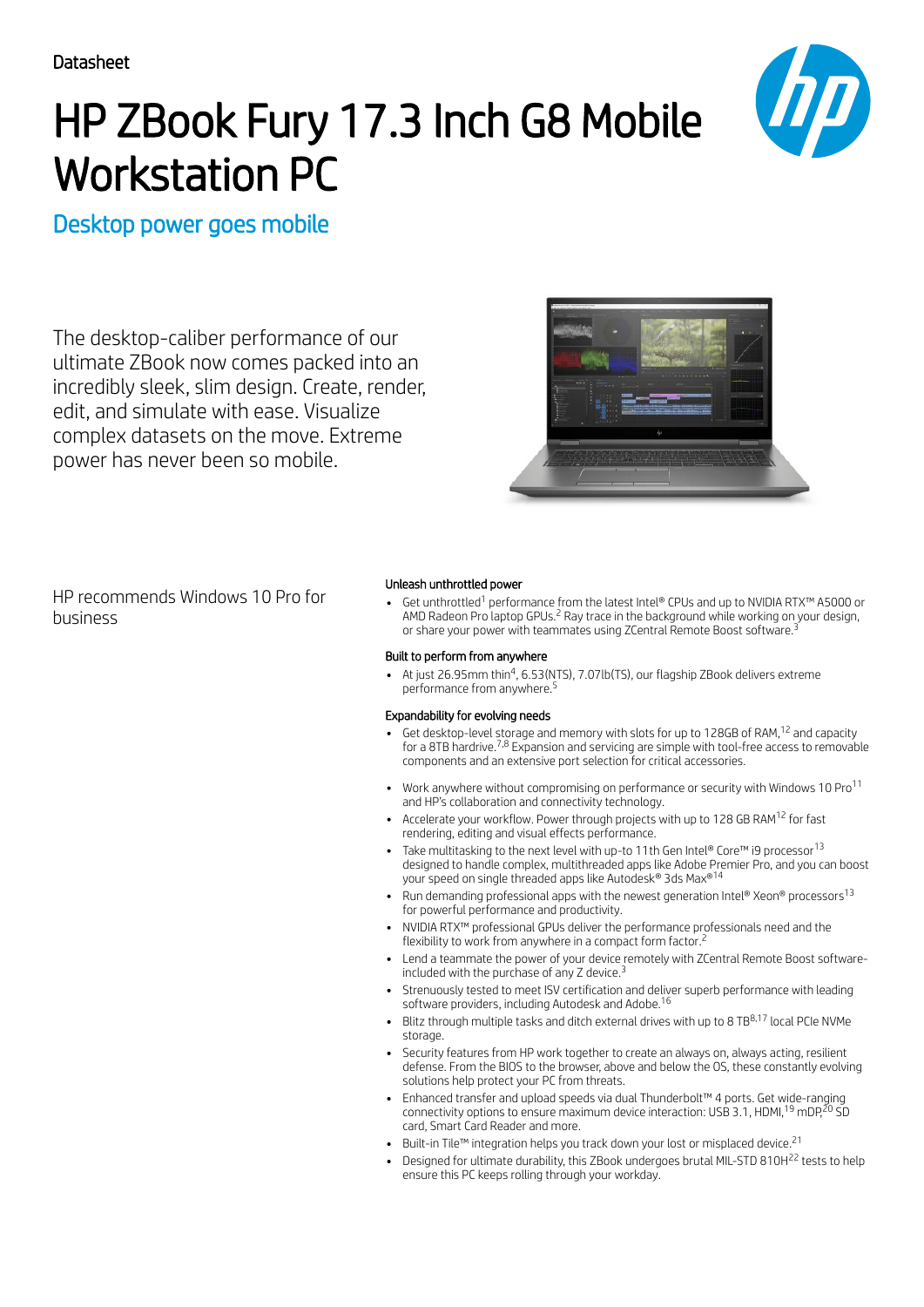## HP ZBook Fury 17.3 Inch G8 Mobile Workstation PC Specifications Table



| Available Operating Systems                                        | Windows 10 Pro 64 - HP recommends Windows 10 Pro for business <sup>1,44</sup><br>Windows 10 Pro for Workstations 64 <sup>1,44</sup><br>Windows 10 Home 64 <sup>1,44</sup><br>Windows 10 Home Single Language 64 - HP recommends Windows 10 Pro. <sup>1,44</sup><br>Windows 10 China Government Edition <sup>1,44</sup><br>Ubuntu 20.04<br>FreeDOS 3.0<br>Red Hat® Enterprise Linux® 8 - Web support only43                                                                                                                                                                                                                                                                                                                                                                                                                                                                                                                                                                                                                                                                             |
|--------------------------------------------------------------------|----------------------------------------------------------------------------------------------------------------------------------------------------------------------------------------------------------------------------------------------------------------------------------------------------------------------------------------------------------------------------------------------------------------------------------------------------------------------------------------------------------------------------------------------------------------------------------------------------------------------------------------------------------------------------------------------------------------------------------------------------------------------------------------------------------------------------------------------------------------------------------------------------------------------------------------------------------------------------------------------------------------------------------------------------------------------------------------|
| Processor family <sup>2,3,4,5,25</sup>                             | 11th Generation Intel® Core™ i5 processor; 11th Generation Intel® Core™ i7 processor; 11th Generation Intel® Core™ i9 processor; 11th Generation Intel® Xeon® processor                                                                                                                                                                                                                                                                                                                                                                                                                                                                                                                                                                                                                                                                                                                                                                                                                                                                                                                |
| Available Processors <sup>2,3,4,5,16,25</sup>                      | Intel® Core™ i5-11500H with Intel® UHD Graphics (2.9 GHz base frequency, up to 4.6 GHz with Intel® Turbo Boost Technology, 12 MB L3 cache, 6 cores), supports Intel®<br>vPro® Technology<br>Intel® Core™ i7-11800H with Intel® UHD Graphics (2.3 GHz base frequency, up to 4.6 GHz with Intel® Turbo Boost Technology, 24 MB L3 cache, 8 cores)<br>Intel® Core™ i7-11850H with Intel® UHD Graphics (2.5 GHz base frequency, up to 4.8 GHz with Intel® Turbo Boost Technology, 24 MB L3 cache, 8 cores), supports Intel®<br>vPro® Technology<br>Intel® Core™ i9-11900H with Intel® UHD Graphics (2.5 GHz base frequency, up to 4.9 GHz with Intel® Turbo Boost Technology, 24 MB L3 cache, 8 cores)<br>Intel® Core™ i9-11950H with Intel® UHD Graphics (2.6 GHz base frequency, up to 5.0 GHz with Intel® Turbo Boost Technology, 24 MB L3 cache, 8 cores), supports Intel®<br>vPro® Technology<br>Intel® Xeon® W-11955M with Intel® UHD Graphics (2.6 GHz base frequency, up to 5.0 GHz with Intel® Turbo Boost Technology, 24 MB cache, 8 cores), supports Intel® vPro®<br>Technology |
| Chipset                                                            | Intel® WM590                                                                                                                                                                                                                                                                                                                                                                                                                                                                                                                                                                                                                                                                                                                                                                                                                                                                                                                                                                                                                                                                           |
| Display size (diagonal)                                            | 17.3"                                                                                                                                                                                                                                                                                                                                                                                                                                                                                                                                                                                                                                                                                                                                                                                                                                                                                                                                                                                                                                                                                  |
| Maximum memory                                                     | 128 GB DDR4-3200 non-ECC SDRAM; 64 GB DDR4-3200 ECC SDRAM<br>Transfer rates up to 3200 MT/s.                                                                                                                                                                                                                                                                                                                                                                                                                                                                                                                                                                                                                                                                                                                                                                                                                                                                                                                                                                                           |
| Memory slots <sup>8,9,10</sup>                                     | 4 SODIMM; supports dual channel                                                                                                                                                                                                                                                                                                                                                                                                                                                                                                                                                                                                                                                                                                                                                                                                                                                                                                                                                                                                                                                        |
| Internal storage                                                   | 256 GB up to 2 TB PCIe® NVMe™ M.2 SSD <sup>11</sup><br>256 GB up to 2 TB PCIe® NVMe™ M.2 SED SSD <sup>11</sup><br>500 GB 7200 rpm SATA FIPS 140-2 SED HDD <sup>11</sup><br>500 GB up to 1 TB 7200 rpm SATA HDD <sup>11</sup><br>2 TB 5400 rpm SATA HDD <sup>11</sup>                                                                                                                                                                                                                                                                                                                                                                                                                                                                                                                                                                                                                                                                                                                                                                                                                   |
| Display <sup>21,23,32</sup>                                        | 17.3" diagonal, FHD (1920 x 1080), IPS, anti-glare, 300 nits, 72% NTSC<br>17.3" diagonal, 4K UHD (3840 x 2160), IPS, anti-glare, 550 nits, 100% DCI-P3<br>17.3" diagonal, 4K UHD (3840 x 2160), IPS, 550 nits, 100% DCI-P3<br>17.3" diagonal, 4K UHD (3840 x 2160), touch, IPS, anti-reflection Corning® Gorilla® Glass 5, 550 nits, 100% DCI-P3                                                                                                                                                                                                                                                                                                                                                                                                                                                                                                                                                                                                                                                                                                                                       |
| Available Graphics                                                 | Integrated: Intel® UHD Graphics <sup>16</sup><br>Discrete: NVIDIA® T1200 (4 GB GDDR6 dedicated): NVIDIA RTX™ A2000 (4 GB GDDR6 dedicated): NVIDIA RTX™ A3000 (6 GB GDDR6 dedicated): NVIDIA RTX™ A4000 (8 GB<br>GDDR6 dedicated); NVIDIA RTX™ A5000 (16 GB GDDR6 dedicated); AMD Radeon™ Pro W6600M (8 GB GDDR6 dedicated)                                                                                                                                                                                                                                                                                                                                                                                                                                                                                                                                                                                                                                                                                                                                                             |
| Audio <sup>45</sup>                                                | Audio by Bang & Olufsen, dual stereo speakers, HP World Facing Microphone dual array digital microphones, functions keys for volume up and down, combo<br>microphone/headphone jack, HD audio                                                                                                                                                                                                                                                                                                                                                                                                                                                                                                                                                                                                                                                                                                                                                                                                                                                                                          |
| <b>Expansion slots</b>                                             | 1 smart card reader; 1 SD 7.0 media card reader                                                                                                                                                                                                                                                                                                                                                                                                                                                                                                                                                                                                                                                                                                                                                                                                                                                                                                                                                                                                                                        |
| Ports and Connectors                                               | Left side: 1 RJ-45; 1 headphone/microphone combo; 1 SuperSpeed USB Type-A 5Gbps signaling rate (charging); 2 SuperSpeed USB Type-A 5Gbps signaling rate<br>Right side: 1 power connector; 1 Mini DisplayPort™ 1.4; 1 HDMI 2.0b; 2 Thunderbolt™ 4 with USB4™ Type-C® 40Gbps signaling rate (USB Power Delivery, DisplayPort™ 1.4,<br>HP Sleep and Charge) <sup>6,15,48,55,56</sup>                                                                                                                                                                                                                                                                                                                                                                                                                                                                                                                                                                                                                                                                                                      |
| Available Keyboards                                                | HP Premium Quiet Keyboard, spill-resistant, full-size, backlit, keyboard with a Programmable Key and numeric keypad                                                                                                                                                                                                                                                                                                                                                                                                                                                                                                                                                                                                                                                                                                                                                                                                                                                                                                                                                                    |
| <b>Available Pointing Devices</b>                                  | Dual pointstick; ClickPad Glass with multi-touch gesture support, taps enabled as default; Microsoft Precision Touchpad with gesture support                                                                                                                                                                                                                                                                                                                                                                                                                                                                                                                                                                                                                                                                                                                                                                                                                                                                                                                                           |
| Communications <sup>12,13,14</sup>                                 | Intel® I219-LM GbE, vPro®<br>Intel® I219-V GbE, non-vPro®<br>Intel® Wi-Fi 6 AX201 (2x2) and Bluetooth® 5 combo, vPro®<br>Intel® Wi-Fi 6 AX201 (2x2) and Bluetooth® 5 combo, non-vPro®<br>Intel® XMM™ 7360 LTE Advanced                                                                                                                                                                                                                                                                                                                                                                                                                                                                                                                                                                                                                                                                                                                                                                                                                                                                 |
| Camera <sup>17,18</sup>                                            | 720p HD camera; 720p HD IR camera                                                                                                                                                                                                                                                                                                                                                                                                                                                                                                                                                                                                                                                                                                                                                                                                                                                                                                                                                                                                                                                      |
| Software <sup>26,28,29,33,35,36,39,52,54</sup>                     | Bing search for IE11; Buy Office; HP Hotkey Support; HP Noise Cancellation Software; HP Performance Advisor; HP Recovery Manager; HP Remote Graphics Software; HP<br>Support Assistant; HP JumpStart; Native Miracast support; HP Connection Optimizer; Adobe® Creative Cloud; HP Cloud Recovery; HP Admin; HP Privacy Settings; HP<br>QuickDrop; Data Science Stack; HP Easy Clean; HP PC Hardware Diagnostics; HP ZCentral Remote Boost 2020 Software for Z workstation; Tile™ Application                                                                                                                                                                                                                                                                                                                                                                                                                                                                                                                                                                                           |
| Software support                                                   | <b>HP Smart Support</b>                                                                                                                                                                                                                                                                                                                                                                                                                                                                                                                                                                                                                                                                                                                                                                                                                                                                                                                                                                                                                                                                |
| Security management <sup>22,27,30,31,34,38,46,47,49,50,51,53</sup> | Absolute persistence module; HP Device Access Manager; HP Power On Authentication; HP Security Manager; Integrated smart card reader; Master Boot Record security; Pre-<br>boot authentication; HP Sure Click; Windows Defender; HP Secure Erase; HP Manageability Integration Kit; HP Sure Sense; HP Secure Platform; HP Sure Recover Gen3; HP<br>BIOSphere Gen6; HP Sure Start Gen6; HP Sure Run Gen3; HP Tamper Lock; Nano Security Lock Slot; HP Client Security Suite Gen7; Trusted Platform Module TPM 2.0;<br>Windows Secured Core                                                                                                                                                                                                                                                                                                                                                                                                                                                                                                                                              |
| Fingerprint reader                                                 | Fingerprint reader (select models)                                                                                                                                                                                                                                                                                                                                                                                                                                                                                                                                                                                                                                                                                                                                                                                                                                                                                                                                                                                                                                                     |
| Power <sup>19,20,24</sup>                                          | 120 W Slim Smart external AC power adapter; 150 W Slim Smart external AC power adapter; 200 W UltraSlim Smart external AC power adapter                                                                                                                                                                                                                                                                                                                                                                                                                                                                                                                                                                                                                                                                                                                                                                                                                                                                                                                                                |
| Battery type <sup>37,40</sup>                                      | HP Long Life 8-cell, 94 Wh Li-ion polymer                                                                                                                                                                                                                                                                                                                                                                                                                                                                                                                                                                                                                                                                                                                                                                                                                                                                                                                                                                                                                                              |
| Dimensions                                                         | 15.69 x 10.52 x 1.06 in; 39.84 x 26.71 x 2.69 cm                                                                                                                                                                                                                                                                                                                                                                                                                                                                                                                                                                                                                                                                                                                                                                                                                                                                                                                                                                                                                                       |
| Weight                                                             | Starting at 6.09 lb; Starting at 2.76 kg (Weight varies by configuration and components.)                                                                                                                                                                                                                                                                                                                                                                                                                                                                                                                                                                                                                                                                                                                                                                                                                                                                                                                                                                                              |
| Energy efficiency compliance <sup>41</sup>                         | ENERGY STAR® certified; EPEAT® registered where applicable. EPEAT® registration varies by country. See www.epeat.net for registration status by country.                                                                                                                                                                                                                                                                                                                                                                                                                                                                                                                                                                                                                                                                                                                                                                                                                                                                                                                               |
| Sustainable impact specifications <sup>42</sup>                    | Low halogen                                                                                                                                                                                                                                                                                                                                                                                                                                                                                                                                                                                                                                                                                                                                                                                                                                                                                                                                                                                                                                                                            |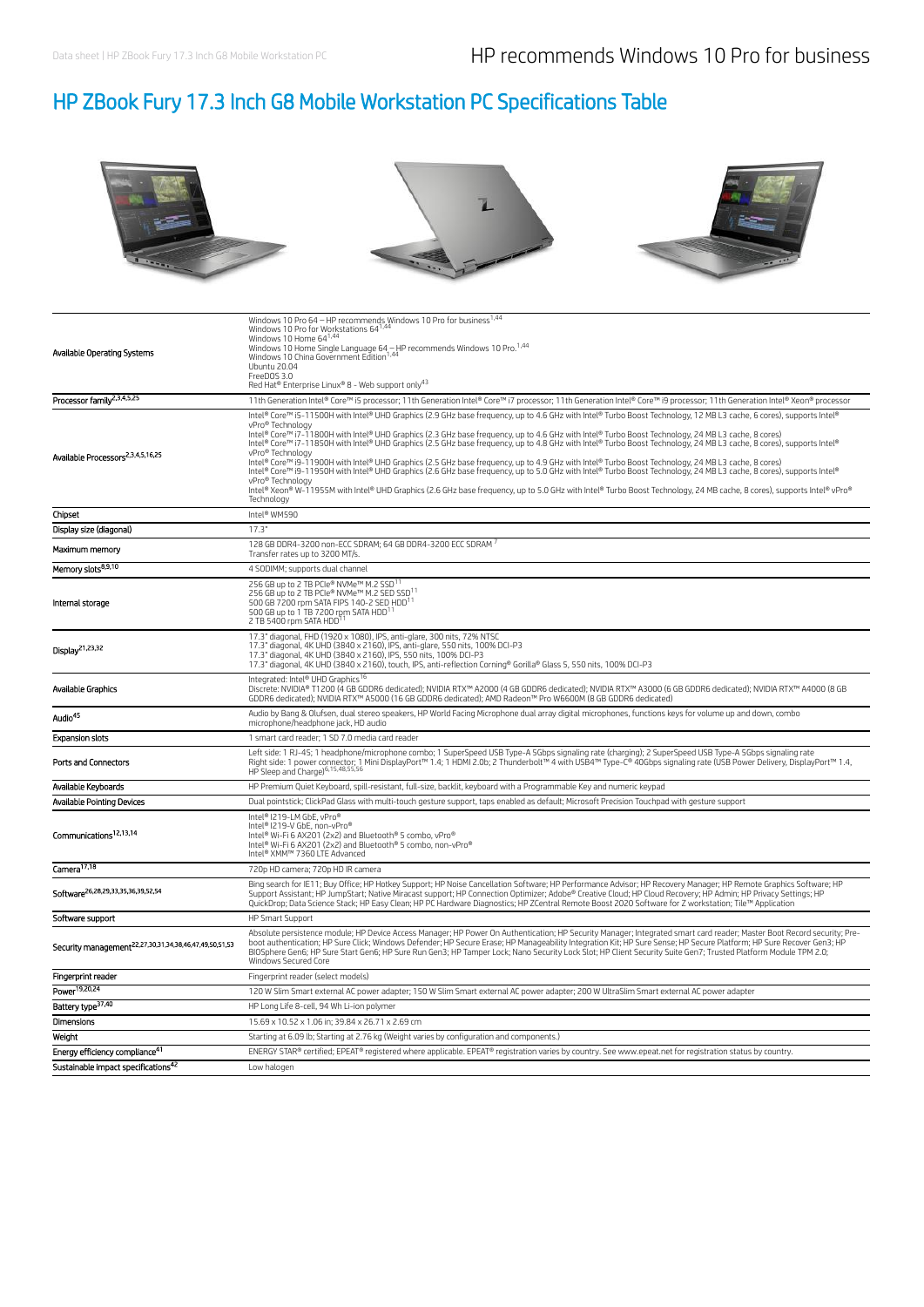### HP ZBook Fury 17.3 Inch G8 Mobile Workstation PC

#### Messaging Footnotes

<sup>1</sup> Unthrottled in Best Performance Mode and when plugged in.

<sup>2</sup> Optional, configurable feature that must be configured at purchase.

<sup>3</sup> HP ZCentral Remote Boost does not come preinstalled on Z Workstations but can be downloaded and run on all Z desktop and laptops without license purchase. With non-Z sender devices, purchase of perpetual individual lic ThinPro 7.1 operating systems. MacOS (10.13, 10.14, 10.15) operating system is only supported on the receiver side. Requires network access. The software is available for download at hp.com/ZCentralRemoteBoost. 4 Measured at the hinge

<sup>5</sup> Starting at weight and dimensions. Weight will vary by configuration.

<sup>7</sup> For storage drives, GB = 1 billion bytes. TB = 1 trillion bytes. Actual formatted capacity is less. Up to 35GB of disk is reserved for system recovery software.<br><sup>8</sup> Optional, configurable features.

<sup>9</sup> One-billion colors through A-FRC technology<br><sup>10</sup> DreamColor display required for 1 billion colors and is an optional or add on feature.

11 Not all features are available in all editions or versions of Windows. Systems may require upgraded and/or separately purchased hardware, drivers, software or BIOS update to take full advantage of Windows functionality. automatically updated, which is always enabled. ISP fees may apply and additional requirements may apply over time for updates. See http://www.windows.com.<br><sup>12</sup> Up to 128GB memory is an optional, configurable feature.

<sup>13</sup> Multicore is designed to improve performance of certain software products. Not all customers or software applications will necessarily benefit from use of this technology. Performance and clock frequency will vary dep 13

14

<sup>16</sup> Adobe and Autodesk software sold separately.<br><sup>17</sup> For hard drives, GB = 1 billion bytes. TB = 1 trillion bytes. Actual formatted capacity is less. Up to 3GB (for Windows 10) of system disk is reserved for system recov

19 20 21

HDMI cables are sold separately.<br>miniDisplayPort cables are sold separately.<br>Some Tile™ features require optional subscription to Tile™ Premium. Ring feature not supported. Tile™ application for Windows 10 available for d and Google Play. Requires iOS 11 and greater or Android 6.0 and greater see https://support.thetileapp.com/hc/en-us/articles/200424778 for more information. Tile™ will function as long as the PC has battery power.<br><sup>22</sup> Te an optional HP Accidental Damage Protection Care Pack.

#### Technical Specifications Footnotes

<sup>1</sup> Not all features are available in all editions or versions of Windows. Systems may require upgraded and/or separately purchased hardware, drivers, software or BIOS update to take full advantage of Windows functionality 1

workload and your hardware and software configurations. Intel's numbering, branding and/or naming is not a measurement of higher performance.<br><sup>3</sup> Processor speed denotes maximum performance mode; processors will run at low 2

<sup>4</sup> Intel® Turbo Boost performance varies depending on hardware, software and overall system configuration. See www.intel.com/technology/turboboost for more information.<br><sup>5</sup> In accordance with Microsoft's support policy, H drivers on http://www.support.hp.com

6 HDMI port-cable not included.<br>7 Due to the non-industry standard nature of some third-party memory modules, we recommend HP branded memory to ensure compatibility. If you mix memory speeds, the system will perform at the

<sup>8</sup> Maximized dual-channel performance requires SODIMMs of the same size and speed in both memory channels.<br><sup>9</sup> Intel® allows architectures designed with four DIMM slots to run at 3200 MT/s

Maximum memory capacities assume Windows 64-bit operating systems. With Windows 32-bit operating systems, memory above 3 GB may not all be available due to system resource requirements.<br>For storage drives GB = 1 billion by 10 11 12

Ethernet server and network infrastructure is required.<br><sup>13</sup> Wireless access point and Internet service required and sold separately. Availability of public wireless access points limited. The specifications for Wi-Fi 6 (8

differ from the draft specifications, it may affect the ability of the notebook to communicate with other 802.11ax WLAN devices. Only available in countries where 802.11ax is supported. <sup>14</sup> WWAN use requires separately purchased service contract. Check with service provider for coverage and availability in your area. Connection speeds will vary due to location, environment, network conditions, and other

<sup>15</sup> Mini DisplayPort 1.4 with discrete, 1.2 with UMA.<br><sup>16</sup> Intel® Integrated graphics

17 FHD and HD content required to view HD images respectively.

<sup>18</sup> Windows Hello face authentication utilizes a camera specially configured for near infrared (IR) imaging to authenticate and unlock Windows devices as well as unlock your Microsoft Passport.<br><sup>20</sup> 120 W only available options.<br><sup>21</sup> UHD content required to view UHD images.

<sup>22</sup> HP BIOSphere Gen6 features may vary depending on the platform and configurations.

<sup>23</sup> Resolutions are dependent upon monitor capability, and resolution and color depth settings.<br><sup>25</sup> For full Intel® vPro™ functionality, Windows 10 Pro 64 bit, a vPro supported processor, vPro enabled chipset, vPro enabl order to run. See http://intel.com/vpro<br><sup>26</sup> HP Cloud Recovery is available for HP Elite and Pro desktops and laptops PCs with Intel® or AMD processors and requires an open, wired network connection. Note: You must back up

avoid loss of data. Detail please refer to: https://support.hp.com/us-en/document/c05115630.<br><sup>27</sup> HP Sure Click requires Windows 10 Pro or Enterprise. See https://bit.ly/2PruT6A\_SureClick for complete details.<br><sup>28</sup> Miracas

more information: http://windows.microsoft.com/en-us/windows-8/project-wireless-screen-miracast.<br><sup>29</sup> HP Performance Advisor Software - HP Performance Advisor is ready and waiting to help you get the most out of your HP Wo

https://www8.hp.com/us/en/workstations/performance-advisor.html

<sup>30</sup> HP Manageability Integration Kit can be downloaded from http://www8.hp.com/us/en/ads/clientmanagement/overview.html.<br><sup>31</sup> Absolute Persistence Module: Absolute agent is shipped turned off, and will be activated when c Absolute for availability outside the U.S. The Absolute Recovery Guarantee is a limited warranty. Certain conditions apply. For full details visit: http://www.absolute.com/company/legal/agreements/ computrace-agreement. Da more RSA SecurID tokens from Absolute Software.

32 Actual brightness will be lower with HP Sure View or touch-screen.

33 HP Quick Drop requires Internet access and Windows 10 PC preinstalled with HP QuickDrop app and either an Android device (phone or tablet) running Android 7 or higher with the Android HP QuickDrop app, and /or an iOS de tablet) running iOS 12 or higher with the iOS HP QuickDrop app.<br><sup>34</sup> Security lock for security slot is sold separately.

<sup>35</sup> HP Support Assistant requires internet access.<br><sup>36</sup> HP Connection Optimizer requires Windows 10.

37 Battery is internal and not replaceable by customer. Serviceable by warranty. Batteries have a default one year limited warranty except for Long Life batteries which will have same 1-year or 3-year warranty as the platf

<sup>38</sup> HP Sure Start Gen 6 is available on select HP PCs and workstations. See product specifications for availability.<br><sup>39</sup> HP ZCentral Remote Boost does not come preinstalled on Z Workstations but can be downloaded and run perpetual floating license per simultaneously executing versions and purchase of ZCentral Remote Boost Software Support is required. ZCentral Remote Boost requires Windows 10, RHEL/CentOS (7 or 8), UBUNTU 18.04 or 20.04 LT

40 Actual battery Watt-hours (Wh) will vary from design capacity. Battery capacity will naturally decrease with shelf life, time, usage, environment, temperature, system configuration, loaded apps, features, power manageme other factors.<br><sup>41</sup> Based on US EPEAT® registration according to IEEE 1680.1-2018 EPEAT®. EPEAT® status varies by country. Visit www.epeat.net for more information.

<sup>42</sup> External power supplies, power cords, cables and peripherals are not low halogen. Service parts obtained after purchase may not be low halogen.<br><sup>43</sup> For detailed Linux® OS/hardware support information, see: http/www.h

44 HP tested Windows 10, version 1809 on this platform. For testing information on newer versions of Windows 10, please see https://support.hp.com/document/c05195282

<sup>45</sup> Dual-microphone array when equipped with optional webcam and optional world facing microphone.<br><sup>46</sup> HP Tamper Lock not supported on Ubuntu OS

<sup>47</sup> Secure Erase - For the methods outlined in the National Institute of Standards and Technology Special Publication 800-88 "Clear" sanitation method. HP Secure Erase does not support platforms with Intel® Optane™.<br><sup>48</sup>

49 HP Sure Recover Gen3 is available on select HP PCs and requires an open network connection. You must back up important files, data, photos, videos, etc. before using HP Sure Recover to avoid loss of data.

<sup>50</sup> HP Sure Sense is available on select HP PCs and is not available with Windows10 Home.<br><sup>51</sup> HP Sure Run Gen3 is available on select Windows 10 Pro or Enterprise based HP Pro, Elite and Workstation PCs with select Intel

<sup>52</sup> HP Easy Clean requires Windows 10 RS3 and will disable the keyboard, touchscreen, and clickpad only. Ports are not disabled. See user guide for clean.<br><sup>53</sup> Requires an Intel® VPro®, AMD Ryzen™ Pro processor or Qualco 52 53 54

PC has battery power.<br><sup>55</sup> Thunderbolt™ 4 and USB4™ maximum speed of 40Gbps will be divided between the different data workstreams.<br><sup>56</sup> SuperSpeed USB 20Gbps is not available with Thunderbolt™ 4.

### Sign up for updates hp.com/go/getupdated

Copyright © 2021 HP Development Company, L.P. The only warranties for HP products are set forth in the express limited warranty statements accompanying such products. Nothing herein should be construed as constituting an additional warranty. HP shall not be liable for technical or editorial errors or omissions contained herein.